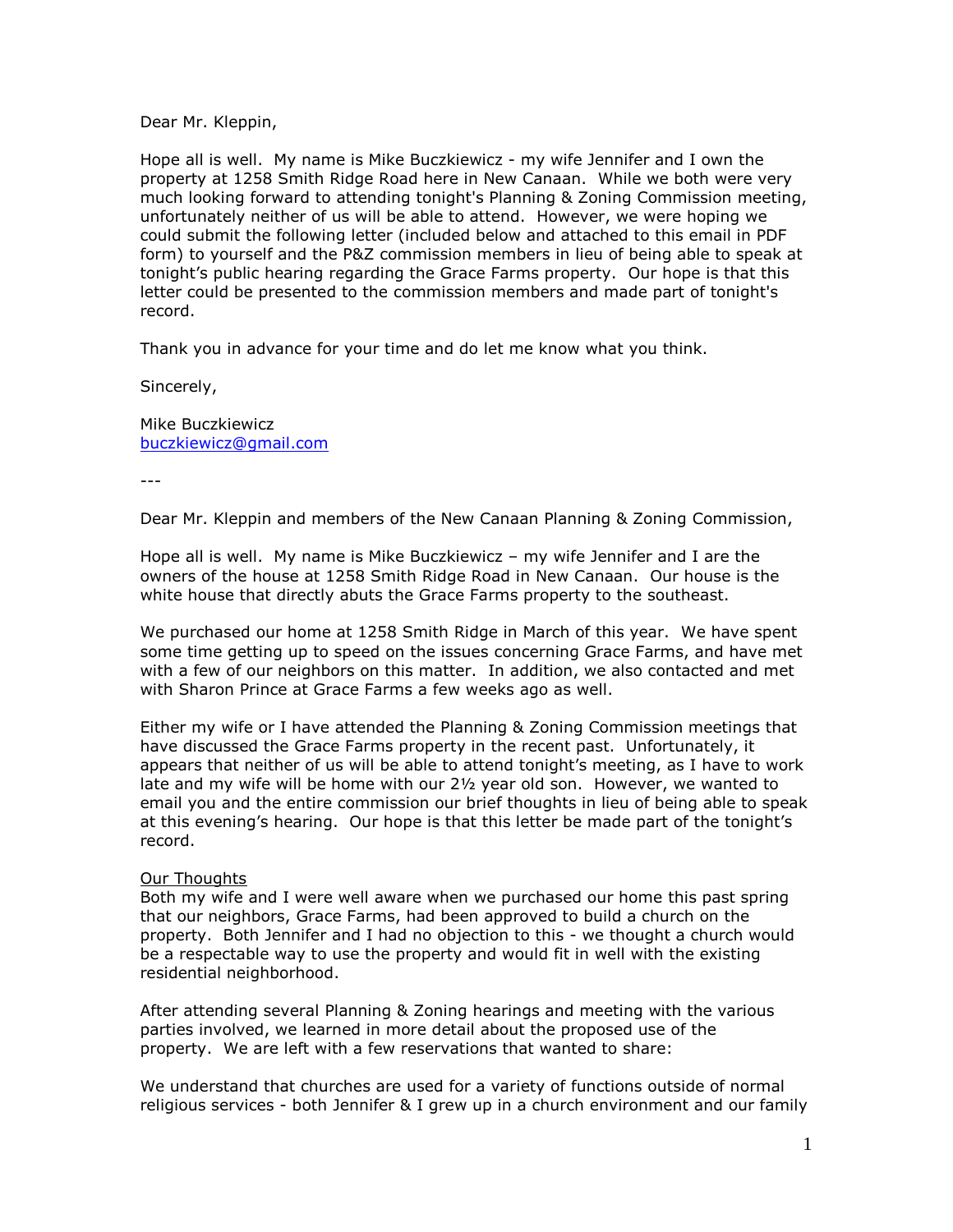belongs to a local church here in New Canaan. However, we were surprised to learn of the scope of the functions that Grace Farms intends to use their property for. Sharon described to us its usage akin a "community center" or a "park" the entire town can use and benefit from. In addition, we were surprised to hear the property would also be used as a philanthropic foundation, a research center, supportive of the arts, social justice causes, and various charities. They intend to hold lectures and seminars for the benefit of New Canaan and the surrounding communities' residents. In addition, Sharon described to us that the public would always be welcome on the grounds and would have full access of the proposed amenities such as the library and gym.

While all of this sounds like a wonderful resource for New Canaan, to us it fits the description of a community center or park, and not your typical church. To be honest, in all the descriptions of what is planned to take place at Grace Farms, the church/religious services sounds like an afterthought. Which leaves us questioning why, in the plans and permits, Grace Farms was deemed a church in the first place. We are far from P&Z experts, but is seems to us that they should be asking for a permit for a park or community center and not a church.

We live in a lovely residential neighborhood, and we very much hope that the area stays that way. We were both prepared to welcome a church as our new neighbor. What we have found out is that it sounds like we will be living next door to far more than a simple place of worship. We feel that due to its location in a residential neighborhood, any and all future functions at Grace Farms should respect this. It should not alter the makeup of the current neighborhood.

With all this being said, we do want to be neighborly in the true sense of the word. Thus, we would ask for the following conditions to be applied to Grace Farms and the proposed use of their property:

- Any lighting, interior or exterior, be turned off between the hours of 10 pm and 6 am
- A police officer be on sight to direct traffic on Sundays and other holidays
- The property not be used as a school (other than a Sunday School)
- Use of the athletic field limited to church members only and not open to third parties. In addition, no lights to be allowed on the athletic field
- The east side "open space" wetland corridor of Grace Farms property (running from our property to our neighbors, the Holme/Markotos family) be preserved in perpetuity as a wildlife sanctuary and preserve. No use of this space by Grace Farms members, their guests or the public shall be permitted
- No hunting, firearms, training of dogs, ATV/snowmobile use will be allowed on the property
- Use of bullhorns, loud speakers other such devices will be prohibited outdoors
- The River buildings will be screened from the neighbors properties and prevent light from spilling over and shining onto neighbors properties. Any visible lighting visible from neighboring properties shall be screened by landscaping and light positioning
- A fence placed around the entire property perimeter

We feel that the above requests are reasonable and are similar to our neighbors' feelings on the matter. We feel this represents a good faith compromise between all the parties involved.